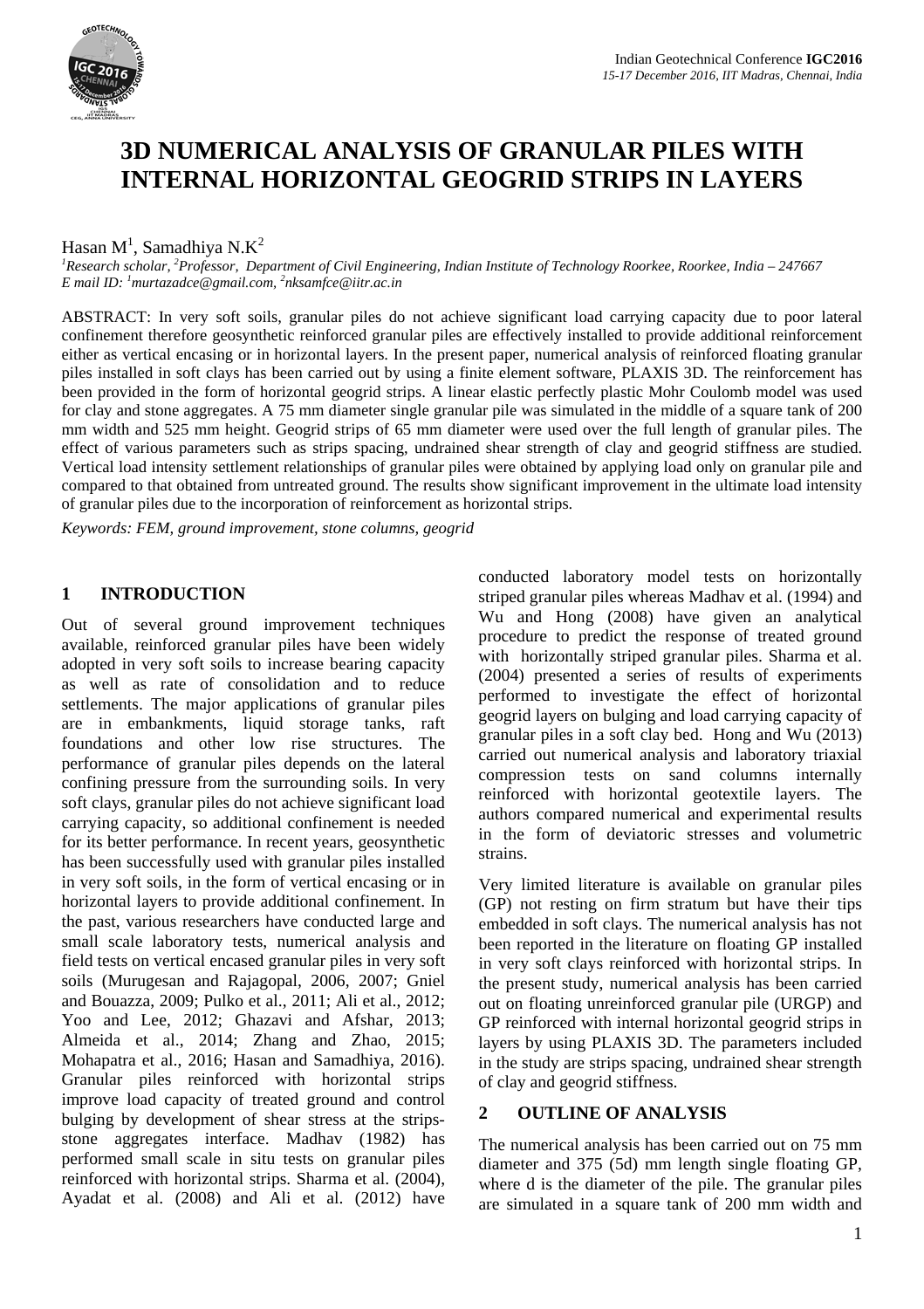525 mm height. Circular strips of geogrid as horizontal strips of 65 mm diameter were assumed over the entire length of granular piles. These strips were placed at three different centre to centre spacing (S) of 25 mm (d/3), 50 mm (2d/3) and 70 mm ( $\approx$ d). First geogrid strip in each case was placed at 25 mm depth form the top of granular piles.

#### **2.1 Properties of Materials Used**

Clay, crushed stone aggregates and geogrid were used in the present analysis. These materials were collected from locally available sites and tested in the Geotechnical Engg. Lab, IIT Roorkee. The physical properties of clay are specific gravity  $= 2.73$ , optimum moisture content  $= 17.56\%$ , maximum dry unit weight  $= 17.22$  kN/m<sup>3</sup>, liquid limit  $= 48\%$ , Plastic limit  $= 18\%$ and Plasticity index  $= 30$  %. The dry unit weight and undrained shear strength corresponding to 34% water content were  $13.85$  kN/m<sup>3</sup> and close to 5 kPa respectively. It was classified as CI as per IS: 1498:2000. Modulus of elasticity of soft clay was determined by consolidation test corresponding to a pressure range of 100–200 kPa as reported by Ambily and Gandhi (2007). The Poisson's ratio for soft clay and aggregates were taken as per typical values suggested by Bowles (1997).

The crushed stone aggregates made of granite and were 2–6.3 mm in size. The maximum and minimum dry unit weights of the aggregate are  $15.04$  kN/m<sup>3</sup> and 13.41 kN/ $m<sup>3</sup>$  respectively. The dry unit weight and angle of internal friction of stone aggregates at 70% relative density were  $14.51 \text{ kN/m}^3$  and  $43^\circ$ relative density were  $14.51$  kN/m<sup>3</sup> and respectively. The ultimate tensile strength of geosynthetic was determined from standard wide-width tension tests (ASTM D4595). The ultimate tensile strength and axial stiffness of 1.5 mm thick biaxial geogrid sample were found to be 7.96 kN/m and 38 kN/m respectively corresponding to 20.21% strain.

#### FINITE ELEMENT ANALYSIS

FEM study was carried out by finite element software, PLAXIS 3D. The vertical load intensity settlement behaviour of GP was obtained from PLAXIS models. PLAXIS 3D model was validated by simulating load settlement behaviour of single sand-fibre mixed GP by Basu (2009). Basu (2009) conducted laboratory test on rectangular tank of size  $0.2625 \text{ m} \times 0.2625 \text{ m} \times 0.6 \text{ m}$ . A GP of 75 mm diameter and 600 mm length was installed in the centre of tank and loaded alone. In present study, a model was generated in PLAXIS 3D and analysed using Mohr–Coulomb failure criterion. The material properties used in the modelling are given in Table 1. The comparison of experimental and PLAXIS 3D results is presented in Fig. 1. The results are in reasonably good agreement.

Table 1 Material properties for PLAXIS 3D

| Parameters                                          | Basu (2009) |                       | Present study |                     |
|-----------------------------------------------------|-------------|-----------------------|---------------|---------------------|
|                                                     | Clay        | Sand-<br>fibre<br>mix | Clay          | Stone<br>aggregates |
| Young's modulus,<br>$E$ (kPa)                       | 250         | 6700                  | 420           | 42500               |
| Cohesion (kPa)                                      | 16.0        | 15.55                 | 5             | 0                   |
| Angle of internal<br>friction, $\phi$ ( $\degree$ ) | 0           | 34.47                 | 0             | 43                  |
| Poisson's ratio, u                                  | 0.3         | 0.3                   | 0.48          | 0.3                 |
| Dry unit weight<br>(kN/m3)                          | 14.90       | 18.0                  | 13.85         | 14.51               |
| Bulk unit weight<br>(kN/m3)                         | 19.37       |                       | 18.58         |                     |

In the present study, consolidation effect of clay was not taken into account. The linear elastic perfectly plastic Mohr Coulomb model, which has also been adopted by various authors (Ambily and Gandhi, 2007; Ghazavi and Afshar, 2013; Pulko et al., 2011) for similar study, has been used for clay and stone aggregates. Geotextile has been modelled as elastic material. The bottom boundary of the tank is restricted to move in all the three directions whereas the vertical boundaries can move only in the vertical directions. Strips were created by using function of polycurve with circular shape and then applying geogrid in PLAXIS model. The vertical load was applied in the form of prescribed displacement assuming rigid behaviour of loading plate. Loading period is kept short to ensure undrained loading condition which simulates loading during construction. The material parameters (E,  $c_u$ ,  $\phi$ ,  $γ<sub>d</sub>$ , ψ) have been determined from relevant laboratory model tests and are given in Table. 2. The interface between a GP and clay is a mixed zone where the shear strength properties can vary, depending on the method of installation. Therefore an interface element is not used in the present study. The meshes used for GP reinforced with 50 mm spaced horizontal strips are presented in Fig. 2.



Fig. 1 PLAXIS validation (Basu, 2009)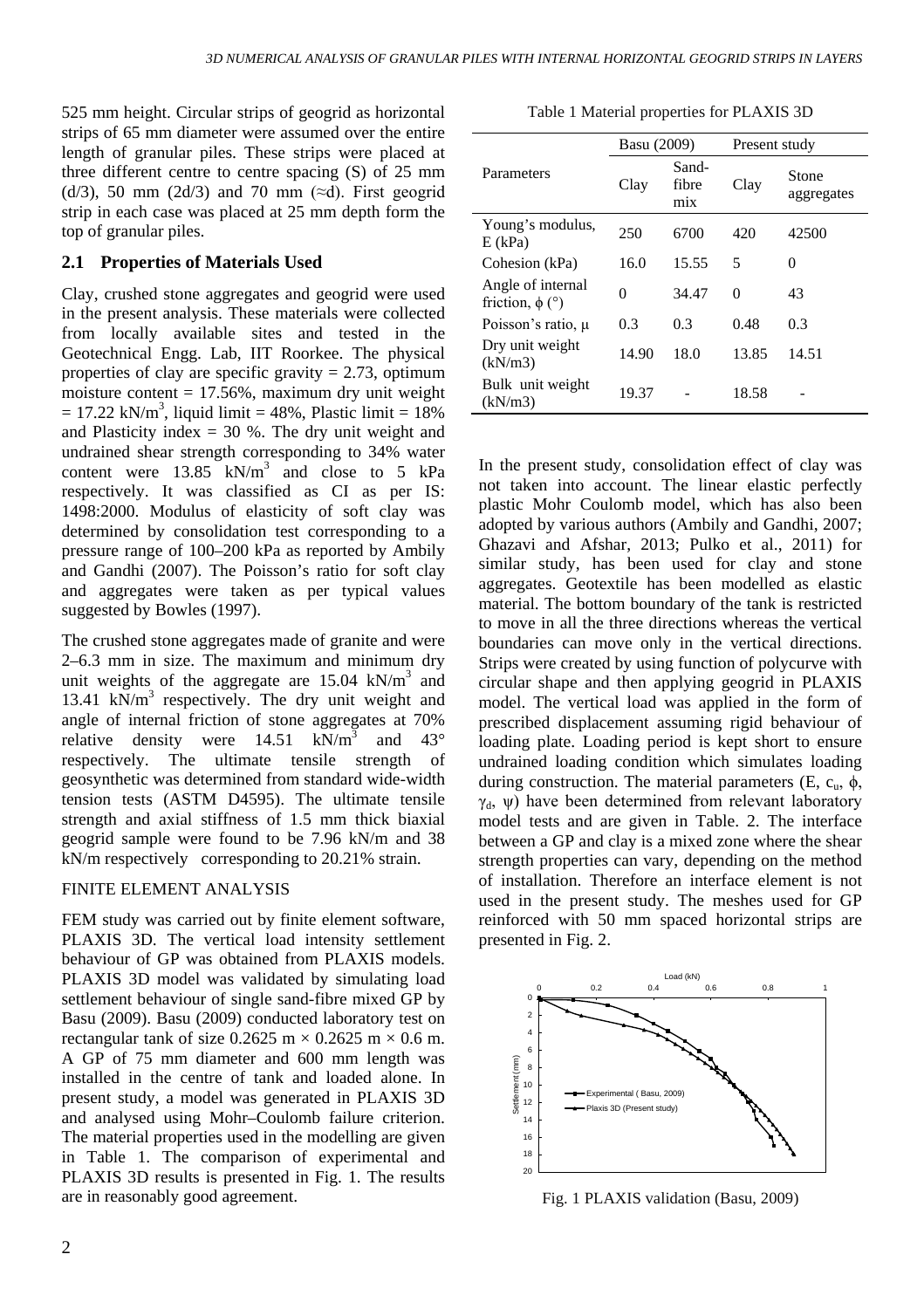

Fig. 2 Plaxis model of Granular piles reinforced with 50 mm spaced horizontal strips

#### **3 RESULTS AND DISCUSSION**

The numerical analysis has been conducted to estimate the ultimate load intensity of URGP and reinforced GP with horizontal strips. The results in terms of vertical load intensity-settlement behaviour of clay bed, floating URGP and GP reinforced with horizontal strips, for three different spacing are presented in Fig. 3. The ultimate load intensity for URGP treated ground was found to increase by 185% as compared to untreated ground. It was observed that ultimate load intensity of improved ground increases with reduction in vertical spacing of strips. The ultimate load intensity for 25 mm, 50 mm and 70 mm centre to centre spaced horizontally reinforced GP was found to increase by 442%, 396% and 316% respectively as compared to untreated ground, 89%, 73% and 45% with respect to URGP.





Numerical analysis has also been extended to study the influence of undrained shear strength of the soft clay and geogrid stiffness on the behaviour of floating GP. All numerical models were simulated for reinforced GP with 25 mm horizontal strips spacing. The undrained shear strength of clay bed was kept as 5 kPa, 10 kPa and 15 kPa and axial stiffness of geogrid as 38 kPa. The variation of ultimate load intensity with undrained shear strength is shown in Fig. 4. The ultimate load intensity of GP with horizontal strips increased with the increase in undrained shear strength of clay. It may be attributed to the higher lateral resistance provided by surrounding clay. The axial stiffness of geotextile used in reinforced floating GP was kept in the range of 20-160 kN/m and undrained shear strength of clay as 5 kPa. The influence of stiffness on the ultimate load intensity of floating GP is shown in Fig. 5. Initially ultimate load intensity increased marginally and became constant for higher stiffness. It may be noted that the floating GP reinforced with higher geogrid stiffness start penetrating into soft clay rather than bulge.



Fig. 4 Variation of the ultimate load intensity with undrained shear strength of clay



Fig. 5 Variation of the ultimate load intensity with axial stiffness of geogrid

#### **4 Conclusions**

In the present investigation, numerical analysis was carried out on 75 mm diameter floating GP reinforced